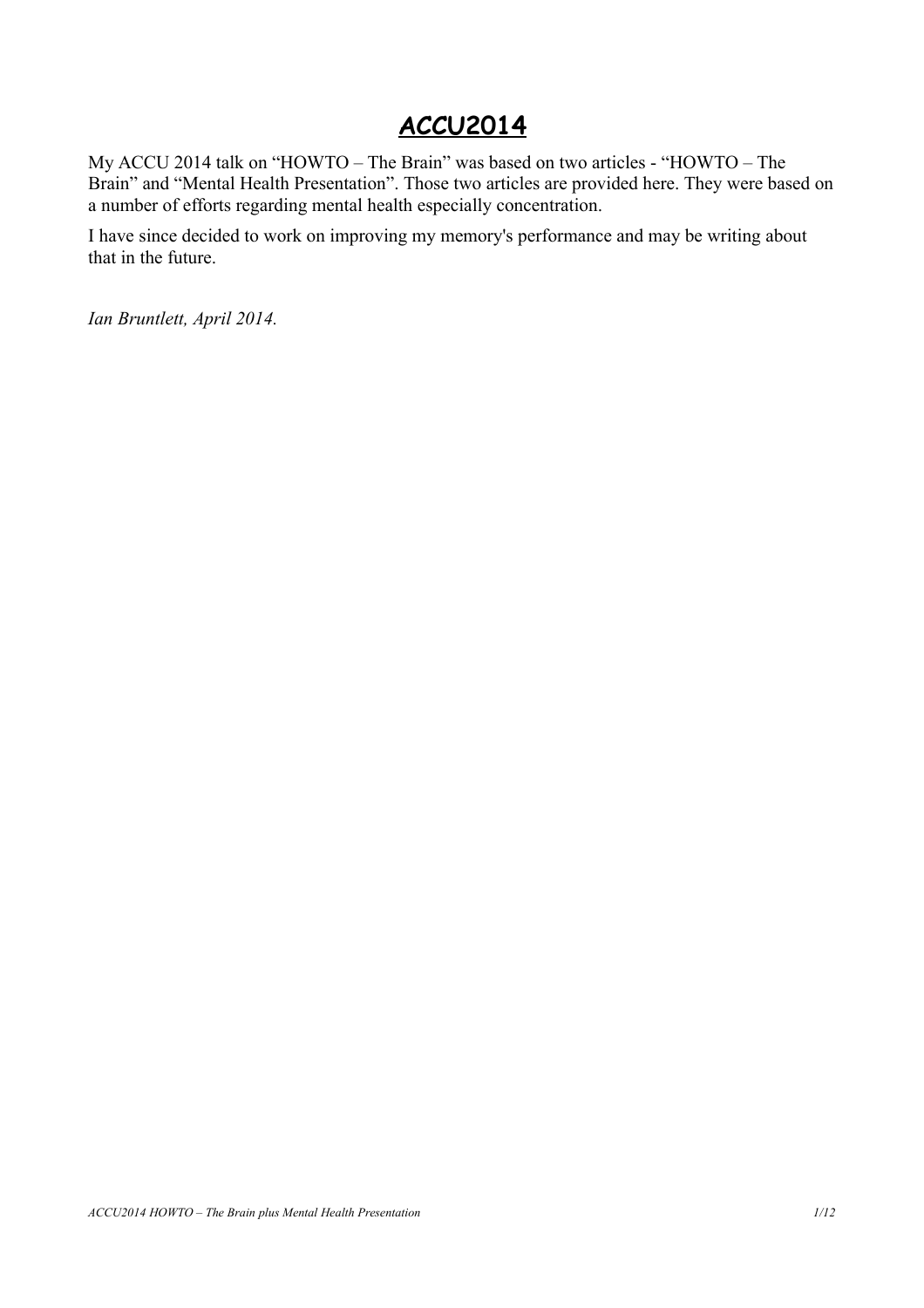# **HOWTO – The Brain – Ian Bruntlett**

## Where my knowledge & experience comes from.

- Background Where my knowledge came from.
	- If you told me that, after I'd graduated from University, eight years later I would be on an NHS acute psychiatric ward, I would have told you you were mad. In 2001 I was diagnosed with Schizophrenia. These days instead of being a salaried employee I am a volunteer worker at Contact Morpeth. I've had roughly 1+ year on an acute hospital ward (St George's Park) and 2+ years on sheltered accommodation also at St George's Park.
	- Sharing knowledge. I have a blog schizopanic.blogspot.co.uk. What is schizopanic? Its the look of panic in someone's face when you tell them you have schizophrenia. Are schizophrenics dangerous? Statistically **No**. However, the headline cases of people with schizophrenia attacking people do have common factors:- 1) The patient has not been on medication for 6+ months; 2) they have dropped off the radar of Mental Health services.
	- Sharing knowledge. Once a fortnight I co-facilitate (with a CPN's involvement) a 'Hearing Voices Group' session. 'Hearing Voices' is usually but not always an indication that the patient is suffering from a psychotic illness.
	- Sharing other types of knowledge. Some of my writings are on <https://sites.google.com/site/ianbruntlett/>- mainly about computer programming or running Role Playing Games (in particular Mongoose Traveller).

## How to use the Brain and Body best – get the most out of life.

- All the suggestions made here came about from living on a £3 a day budget in sheltered accommodation, and so are completely affordable.
- Keep Physically fit.
	- Exercise. Go for walks with a bottle of tap water.
	- Healthy eating. Have a varied diet and try to have some kind of fruit or vegetables every day.
	- Budgeting. Have tinned food because it takes a long time to go off. Have tinned fruit (in juice), tinned soups. Mix the averagely priced stuff with the usual stuff. Shop at a variety of shops.
	- Take time off rest adequately both mentally and physically.
	- Be a 'Jack of All Trades' (and maybe a master of one). Varied activity keeps interest alive and the brain and body happy.
- Keep your Brain fit.
	- If you can't handle complete books, read newspapers even one page is a start.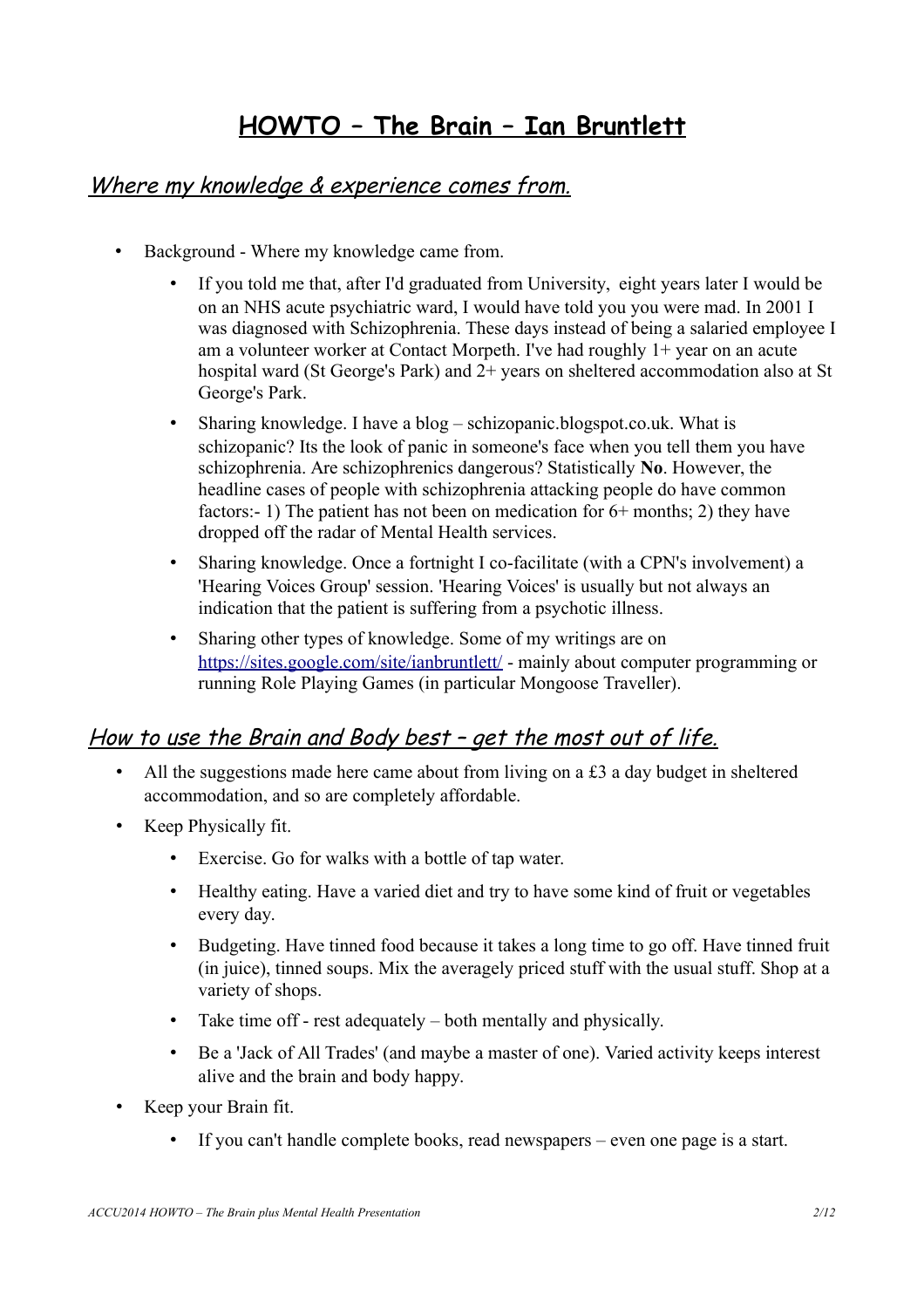- Use your local library. They have a range of magazines that are like New Scientist which is very interesting but over the course of a month are very expensive. Read newspapers in the library to save money. Use the money saved to buy science or other books. Use library computers to access the Internet.
- Amazon UK is a very cheap way to buy books and its range is particularly helpful if you live in a rural area (e.g. Northumberland). Other good sources of books are charity bookshops. You can help charities by buying and donating books.
- TV or Radio programmes can be a useful distraction.
- Pick a topic or subject and study it in depth. The ACCU [\(www.accu.org\)](http://www.accu.org/), an organisation for programmers, runs study groups for particular tutorial books. If you have a particular interest, you may want to consider setting up a study group of your own. Local libraries are a good source of books and information.
- Read actively. Don't just passively read it. Think about it. Make notes. Use highlighter pens (e.g. yellow for important things, orange for important warnings).

## How to handle the Brain – when Things Go Wrong.

See your GP. Take time off work. Talk to a friend. Use self help books, drop-in centres and other resources (e.g. Contact Morpeth MHG, Mind, Samaritans). G.P.s, health centres and the Citizen's Advice Bureau (C.A.B.) can also help. Some people fall through the network – if so then try the C.A.B. who can help.

## How to handle the Brain - when Things Go Seriously Wrong.

When I was ill, I told the NHS staff *everything*. I trusted them *completely*. In NHS terms I 1) am compliant and 2) I have insight. Personally I thought I was doing an OutputDebugString (a facility in Windows for a programme to report debugging information) and the NHS staff were debugging my brain.

#### Cognitive Impairment.

Psychotic illnesses, the medication used to fight those illnesses and the *low stimulus environments* in Hospitals and sheltered accommodation can lead to '*Cognitive Impairment'* as well as boredom*.*  Cognitive impairment is where the brain isn't quite working correctly, leading to some difficulty thinking and remembering things. It is important to remember this is impairment and not disability – with effort, you can achieve the same results or better than people without 'Cognitive Impairment'. Some articles I have read have suggested that '*Neuron Loss'* may be experienced – quite possibly memory loss? – which could account for why my Perl and Python knowledge have walked out of my head.

### Stress Vulnerability Model.

The NHS have this model. It explains why increased stress can lead to mental ill-health.

#### Coping Strategies.

Used by the NHS to cope with side effects of mental ill-health, there are a variety of strategies to employ such as listening to music or sharing a cup of tea with a friend. Other strategies include:-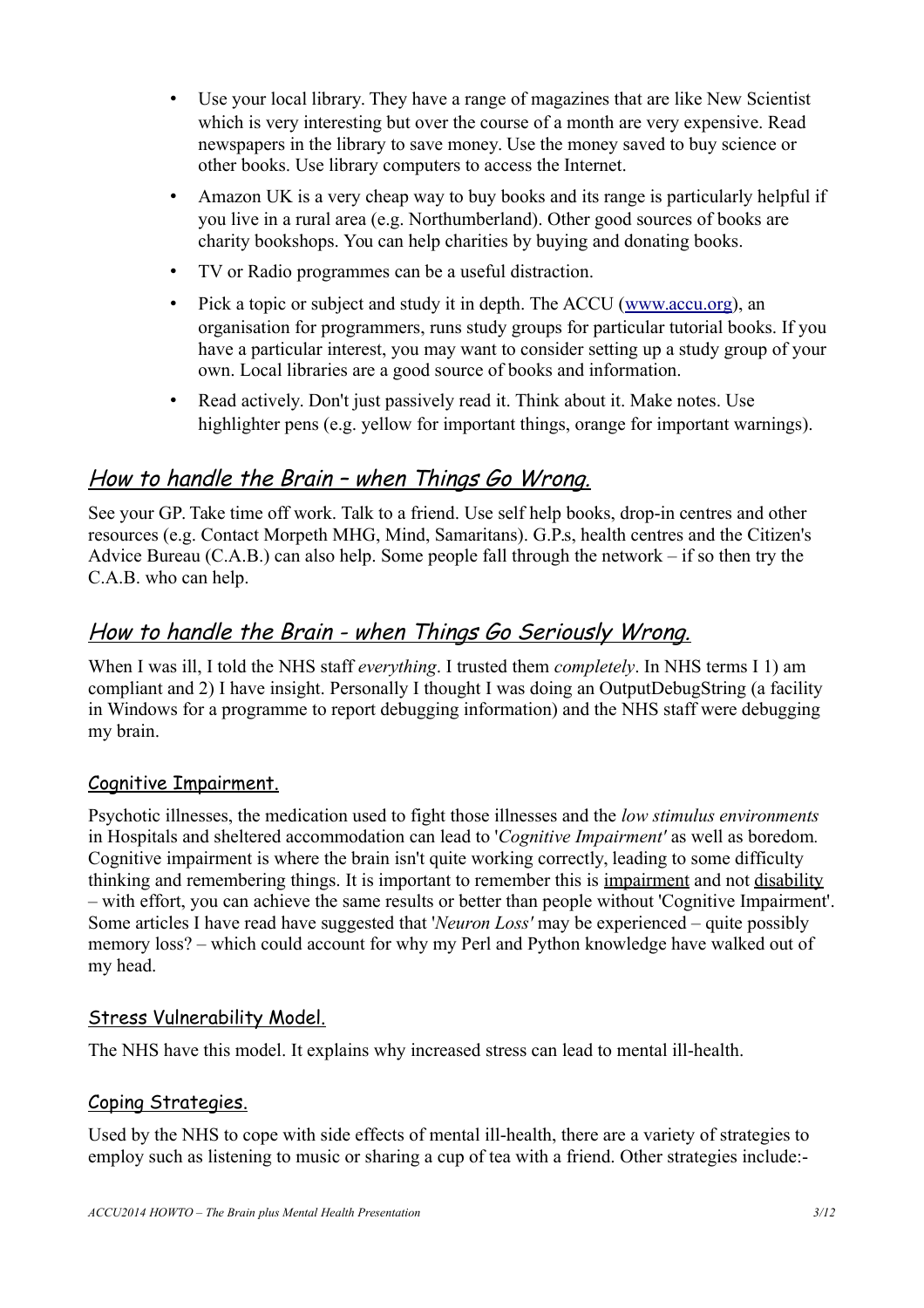- Ground self in the present keep a grip on reality. This is especially difficult when hearing or seeing hallucinations.
- Think of consequences of actions no matter how paranoid you are, do your best not to get into physical confrontations.
- Try reading a newspaper, magazine or book.
- Exercise.
- Watch TV, listen to radio or CD or iPod or walkman to take your mind off things.
- If on a bus, look out of a window or perhaps move seats.
- Phone (NHS) staff or other carers.
- Perform breathing exercises to calm yourself down physically and mentally.
- Remember all achievements, positive things that have happened.
- Use PRN (pro rate na) medication that is supplied to deal with difficult situations.

Not all of these suggestions suit everyone. Try and identify the coping strategies that work best for you – a toolbox of ideas/methods that can be best used to help when you need them.

### Employment.

Neuroatypicals are people with extraordinary thinking patterns – people who think differently some companies are beginning to appreciate their strengths and are looking to employ them because of these strengths. For example New Scientist has reported that the German I.T. Company SAP are actively recruiting people with Autism because of their above average ability to spot patterns and errors.

### Bibliography.

"*How to read a book*" by by Mortimer J. Adler & Charles Van Doren.

"*Lateral Thinking*" by Edward de Bono. Sometimes reading this book and others about thinking might stimulate your mind.

"*Neurocomic*" by Dr Farinella and Dr Ros for a light-hearted look at Neuroscience.

#### More writings by me...

Scribbles/Articles -<https://sites.google.com/site/ianbruntlett/>

Blog - http://schizopanic.blogspot.co.uk/

#### Acknowledgements.

Margaret P.

Sally C.

#### Acknowledgements – technical.

I would like to thank various teams (Linux Kernel, LibreOffice, Canonical Ubuntu) for providing the key software used in the creation and updating of this document.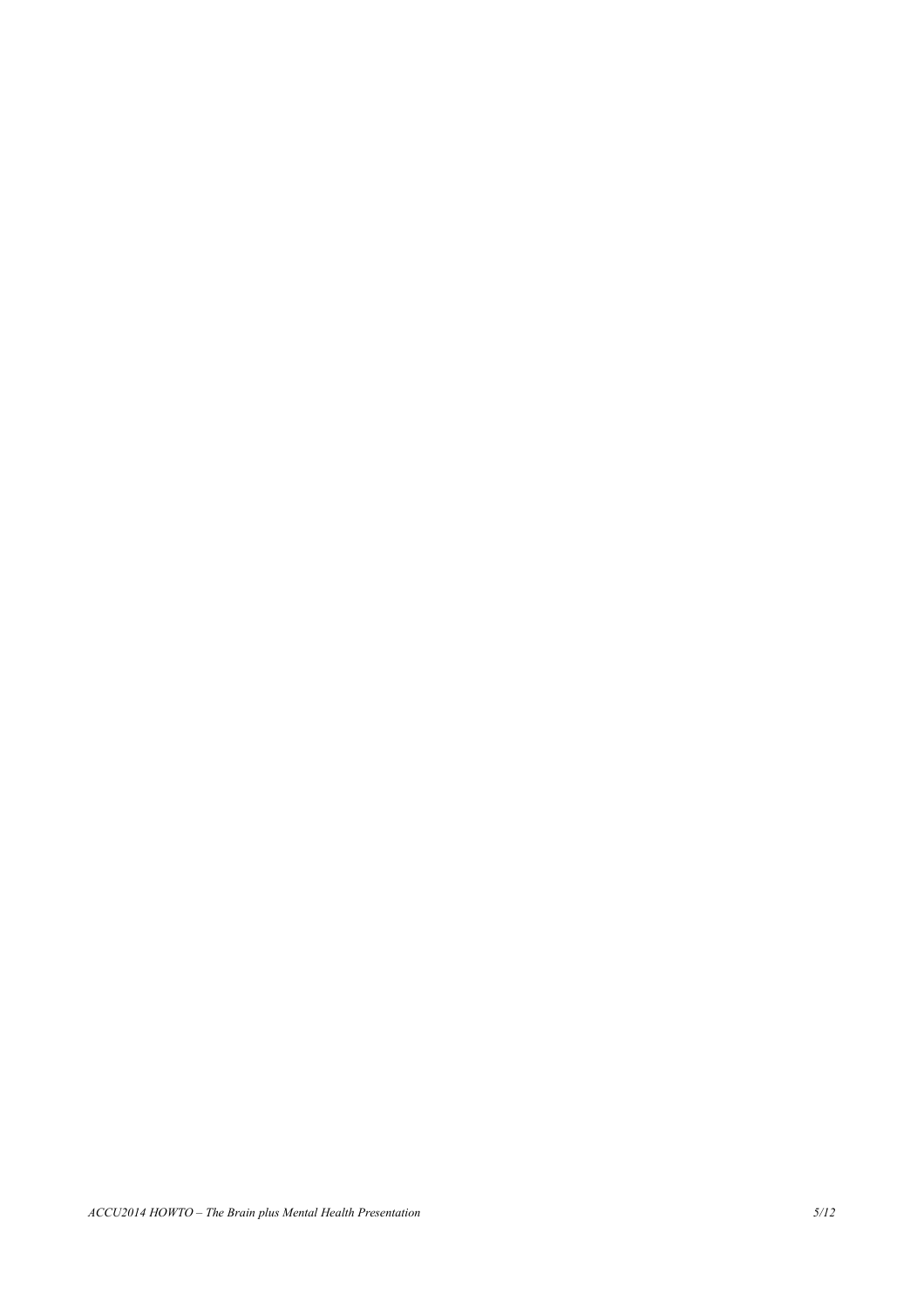# **Mental Health Presentation by Ian Bruntlett.**

*Note. If I say "Oops" I'd like someone to change the subject.*

## 1. Opening – story and sequel

It was a dark and quiet night. People were hacking into my brain using secret tape players at night along with hypnotism and radio waves. The Berwick people were coming to get me. I went to a neighbour, George, who arranged for a Doctor to see me. Some friends from work came round concerned about some phone messages I had left.

Before I knew it, I was in an ambulance taking a 45 mile journey from Berwick to Morpeth's St George's Hospital. I was told I was being taken to a place of safety. I thought I was going to be killed.

If you had told me that, after I'd graduated from University, eight years later I would be on an NHS acute psychiatric ward, I would have told you you were mad. In 2001 I was diagnosed with Schizophrenia. These days instead of being a salaried employee I am a volunteer worker at Contact Morpeth. I've had roughly  $1+$  year on an acute hospital ward (St George's Park) and  $2+$  years in sheltered accommodation also at St George's Park.

Those events shaped my life dramatically. I've been looked after by people. Initially it was St George's Hospital (2001-2004ish) and after that my current carers - Community Assertive Outreach Team, run by NHS and Social Services (2004 – to date) – became involved. Been a general volunteer for Contact for years, now.

This is how I gained my experience with Mental Health and relevant services.

## 2. Discussing the Mental Health and Stress Vulnerability Model

Illness can happen to anyone. The precise cause of schizophrenia is point of debate. There are some indicators that medical staff used when assessing someone's mental health needs.

- 1. The Stress Vulnerability Model.
- 2. Nature. Inheritance. I'm adopted so I can't really comment on that.
- 3. Nurture. There are a few personal childhood problems that I'd rather not talk about.

The Stress Vulnerability Model is a Goldilocks sign. You must not have too much or too little stress. Exposure to excess stress can lead to ill-health.

There are good mental and physical health practices that can reduce the risk of illness.

## 3. Signs to look out for when someone is becoming unwell? Use stages of hearing & help

There are warning signs as to when someone is becoming unwell. I know all about being unwell but I've asked around for the point of view of family, friends & colleagues and how they react to people with mental problems. They often: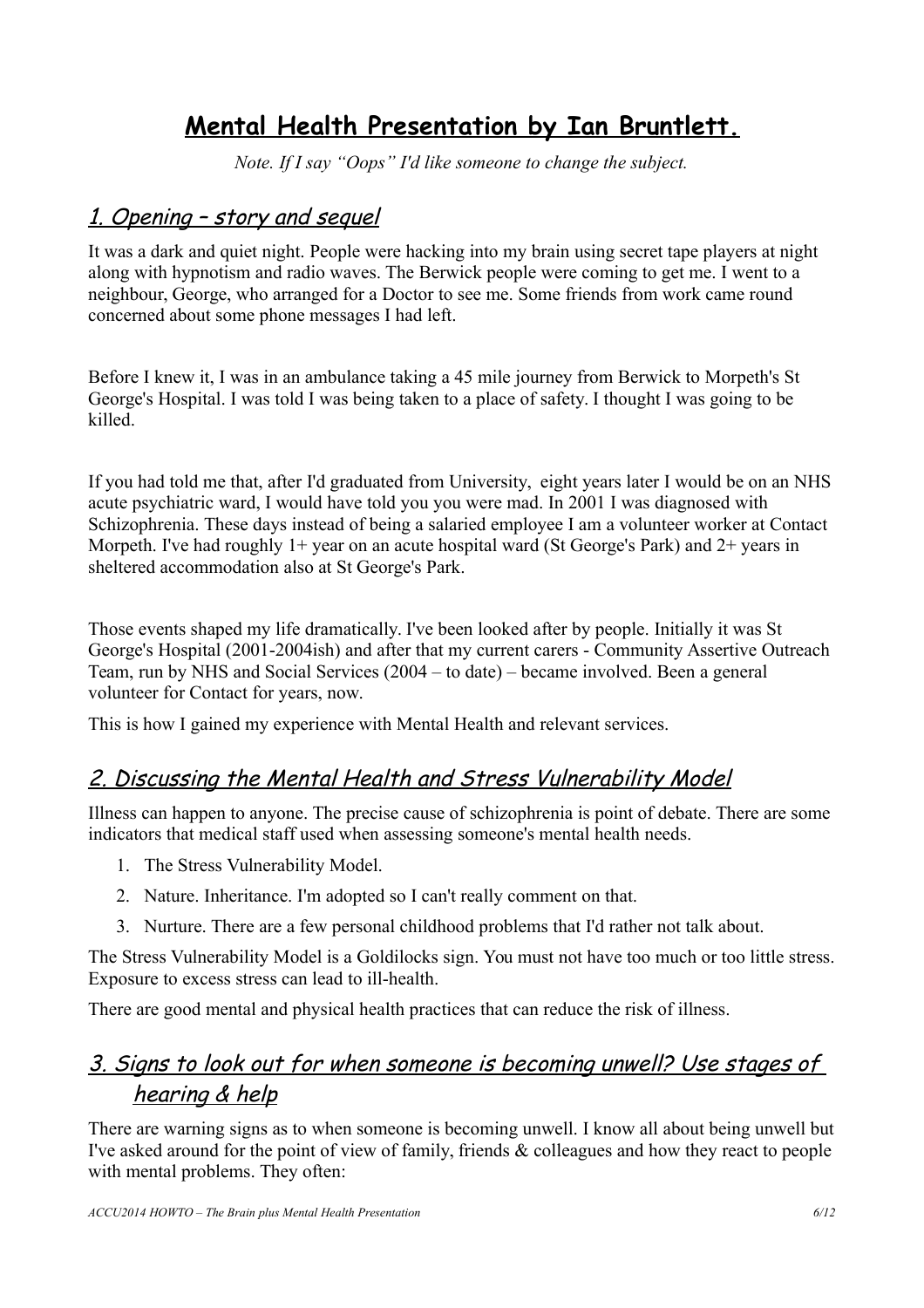- Feel helpless.
- Feel to blame.
- Feel frightened

So its good to try and seek support for carers as well. Contact and probably other Mental Health charities provide that as well.

## 4. How to help and when?– The sooner the better!

#### How to realise Mental Health is diminishing

The behaviour of the person who is becoming unwell will change. There are signs that may be noticed by friends or relatives. They are:-

- Missing work.
- Not sleeping.
- Not eating.
- Isolating self.

The support provided by friends and family is crucial. However this can lead to stress and make things worse. Having friends and family in touch with services (NHS, Social Services) may mitigate that.

#### How to handle things when something is wrong with you

See your GP. Take time off work. Talk to a friend. Use self help books, drop-in centres and other resources (e.g. Contact Morpeth MHG, Mind, Samaritans). G.P.s, health centres and the Citizen's Advice Bureau (C.A.B.) can also help. Some people fall through the network – if so then try the C.A.B. who can help.

#### How I handled things when something was seriously wrong with me

When I was ill, I told the NHS staff everything. I trusted them completely. In NHS terms I 1) am compliant and 2) I have insight. Personally I thought I was doing an OutputDebugString (a facility in Windows for a programme to report debugging information) and the NHS staff were debugging my brain.

#### Provide employment – you might just benefit

Neuroatypicals are people with extraordinary thinking patterns - some companies are beginning to appreciate their strengths and are looking to employ them because of these strengths. For example New Scientist has reported that the German I.T. Company SAP are actively recruiting people with Autism because of their above average ability to spot patterns and errors.

#### Coping Strategies

Sometime in hospital I was introduced to "Coping Strategies". Further investigation led to the idea of keeping a laminated card of Coping Strategies. Here are the strategies currently being employed by me:-

- Ground self in present.
- Think of consequences of actions.
- Try reading a newspaper, magazine or book.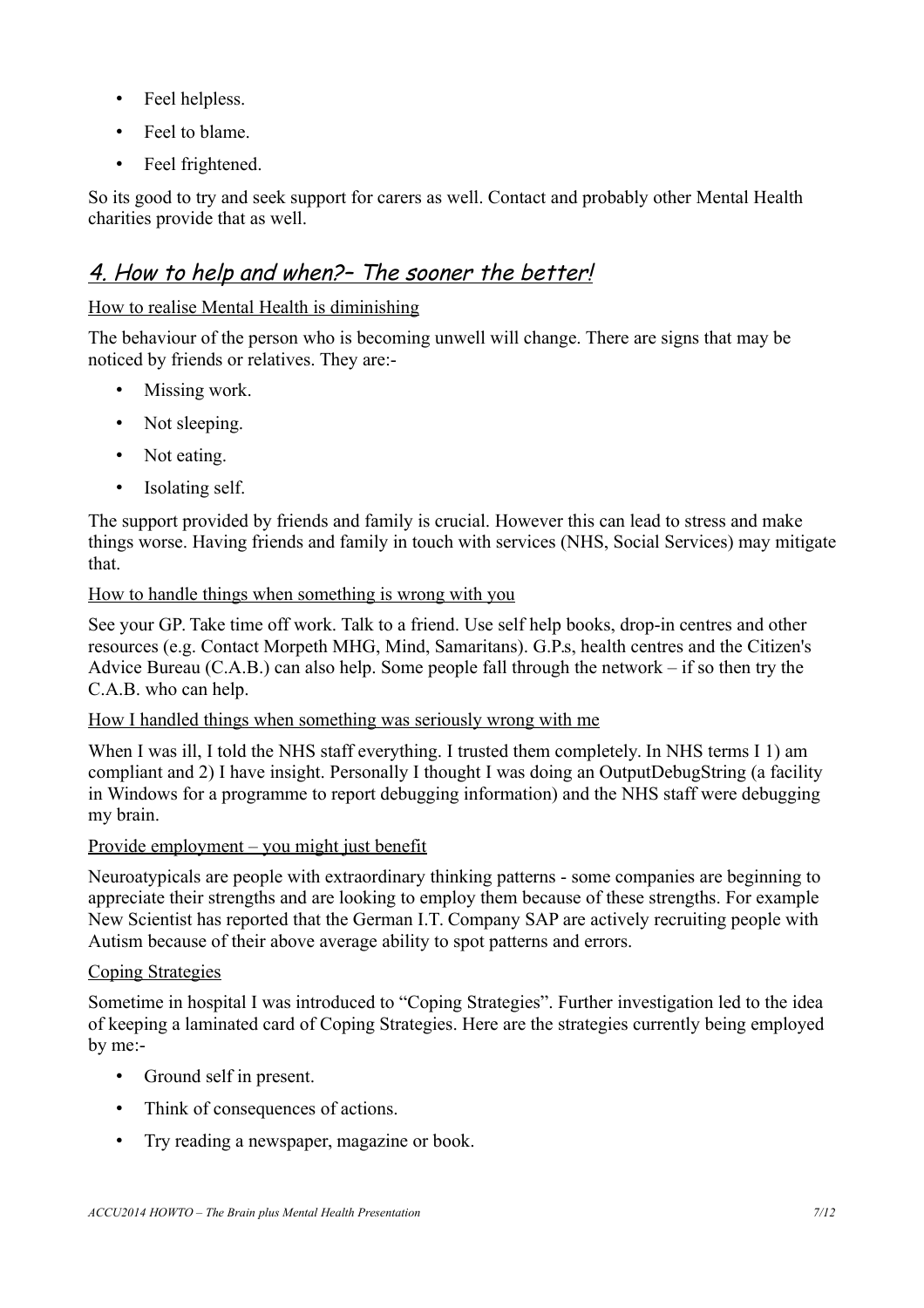- Watch TV, listen to radio or music.
- If on a bus, look out of a window, move seats.
- Phone (services) staff.
- Breathing exercises to calm self down.
- Remember all achievements, positive things that have happened.
- Use PRN (Latin Pro Rate Na for "as and when required".

Also on the card were other details-

- Name
- Declaration that I have a mental health problem.
- The names of teams that look after me and their contact details (the Outreach Team, Contact where I do volunteer work and my Consultant Psychiatrist.
- Notice that I have emergency medication with me.

Encourage good housekeeping – in particular money management. Some people have their financial affairs looked after by Social Services and the Assertive Outreach Team visits them and gives them their pocket money.

Good computer housekeeping would be using free software and getting friends from the community to keep their computers shipshape. See Contact's Free Software webpage.

# 5. Impact on life – everyday norms of feeling low and major mental health issues and impact

There is still stigma regarding mental health in the community, typically fuelled by tabloid newspaper scaremongering or ignorance. Fortunately these days, acting against unwell people is a "hate crime".

#### Effects of Illness:-

- Relationships might be stressed.
- Mild depression might be experienced.
- Work might be affected there may be loss of employment potentially leading to long term unemployment.
- Physical health may be impaired. Illness can lead to premature death. I've lost friends that way.

#### Effects of medication side-effects (Clozaril, Sertraline)

- Excessive sleeping (typically 10 hours of sleep required for Clozaril patients).
- Cognitive Impairment.
- Clozaril may kill off white blood cells (dangerous) so regular blood tests are required.

#### Burn-Out / Cognitive Impairment caused by in-patient experiences

Whilst you are all familiar with the causes of burn-out, I thought I'd share some condensed experiences that led to *Cognitive Impairment* whilst a medium-term patient in a psychiatric hospital ward.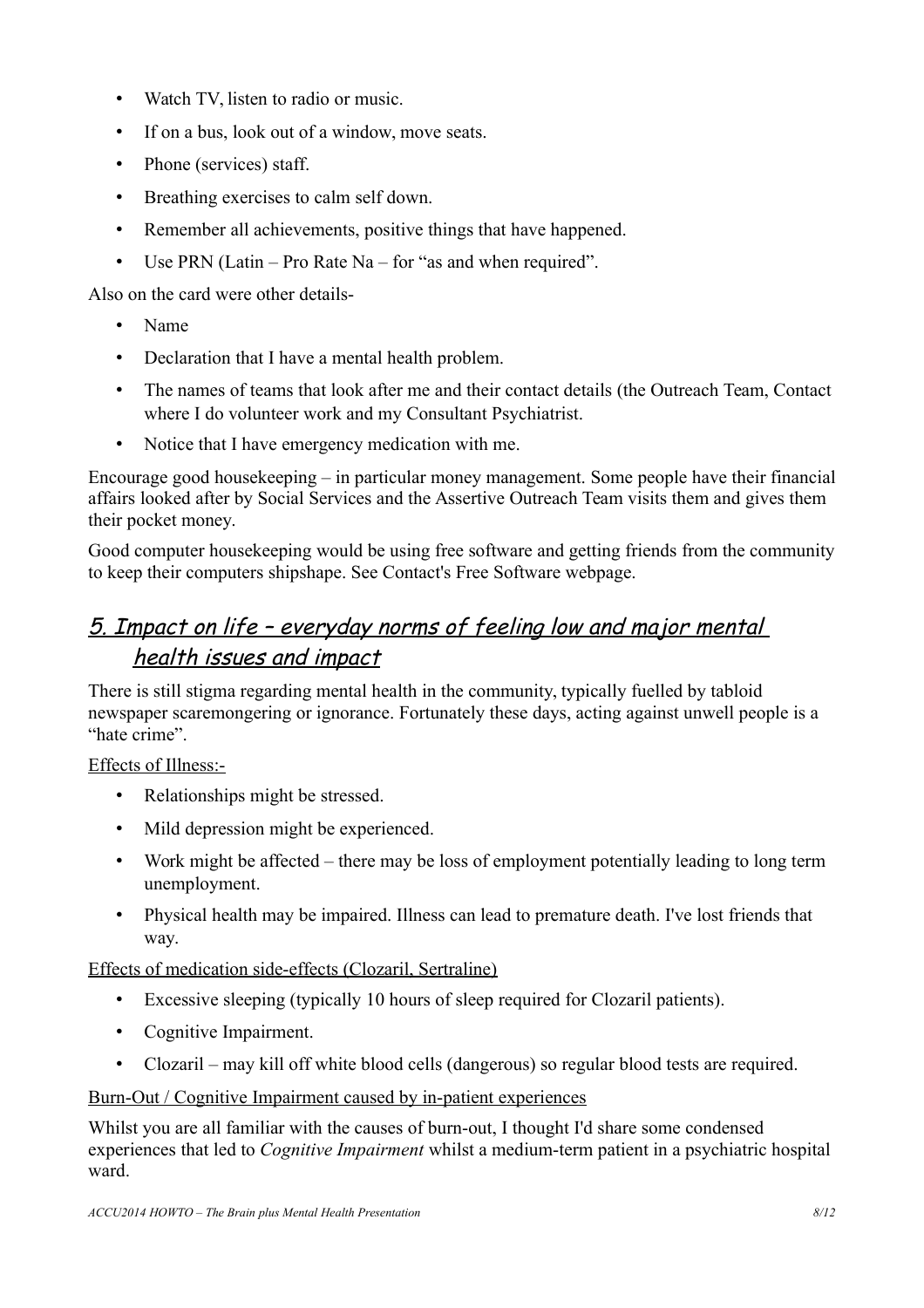Psychotic illnesses, the medication used to fight those illnesses and the low stimulus environments in Hospitals and sheltered accommodation can lead to Cognitive Impairment. Cognitive impairment is where the brain isn't quite working correctly, leading to some difficulty thinking and remembering things. It is important to remember this is impairment and not disability – with effort, you can achieve the same results or better than people without Cognitive Impairment . Some articles I have read have suggested that Neuron Loss may be experienced – quite possibly memory loss? – which could account for why my Perl and Python knowledge have walked out of my head. Life on the wards or in sheltered accommodation lacked intellectual stimuli:-

- Minimal stimulus spending all your time on the ward chatting about music and drinking tea.
- Lack of intellectual stimulus no newspapers, nothing decent to read (at one point I re-read *Lateral Thinking* by Edward de Bono).
- Only access to the Internet and e-mail was in the Occupational Therapy Department under one-to-one supervision. I kept in touch with friends via Hotmail. I'd like to give Kevlin Henney a big thank you for being supportive at that time.

Burn-Out / Cognitive Impairment caused by an I.T. Career

- Over-work
- Stress
- Inadequate time off
- Relationships / Personality clashes
- Lack of physical exercise
- Poor diet.

### 6. Ways to care for your brain

- *The varying degrees of mental ill-health*. It varies from Anxiety and OCD (with OCD you rarely need smart pointers. All the way up to Bi-Polar disorder (Richard, a friend of mine, has bi-polar and because of the spending sprees he sometimes goes on, I call it "Buy Everything Disorder".
- *How a sensible lifestyle can either mitigate/prevent mental ill-health or maintain wellness.* This will sound like the usual refrain from Health Workers. Good lifestyle choices are important. In particular avoid social isolation/exclusion (this is why Contact's Coffee Den and Eatery are so important). These are all things I learnt whilst living on £3 a day in sheltered accommodation.
	- **Keeping physically fit on a limited budget**
	- Get regular exercise Go for walks. With a bottle of tap water.
	- Have a balanced diet. Have a varied diet and try to have some kind of fruit or vegetables every day.
	- Take in fresh air.
	- Avoid smoking.
	- Avoid drugs.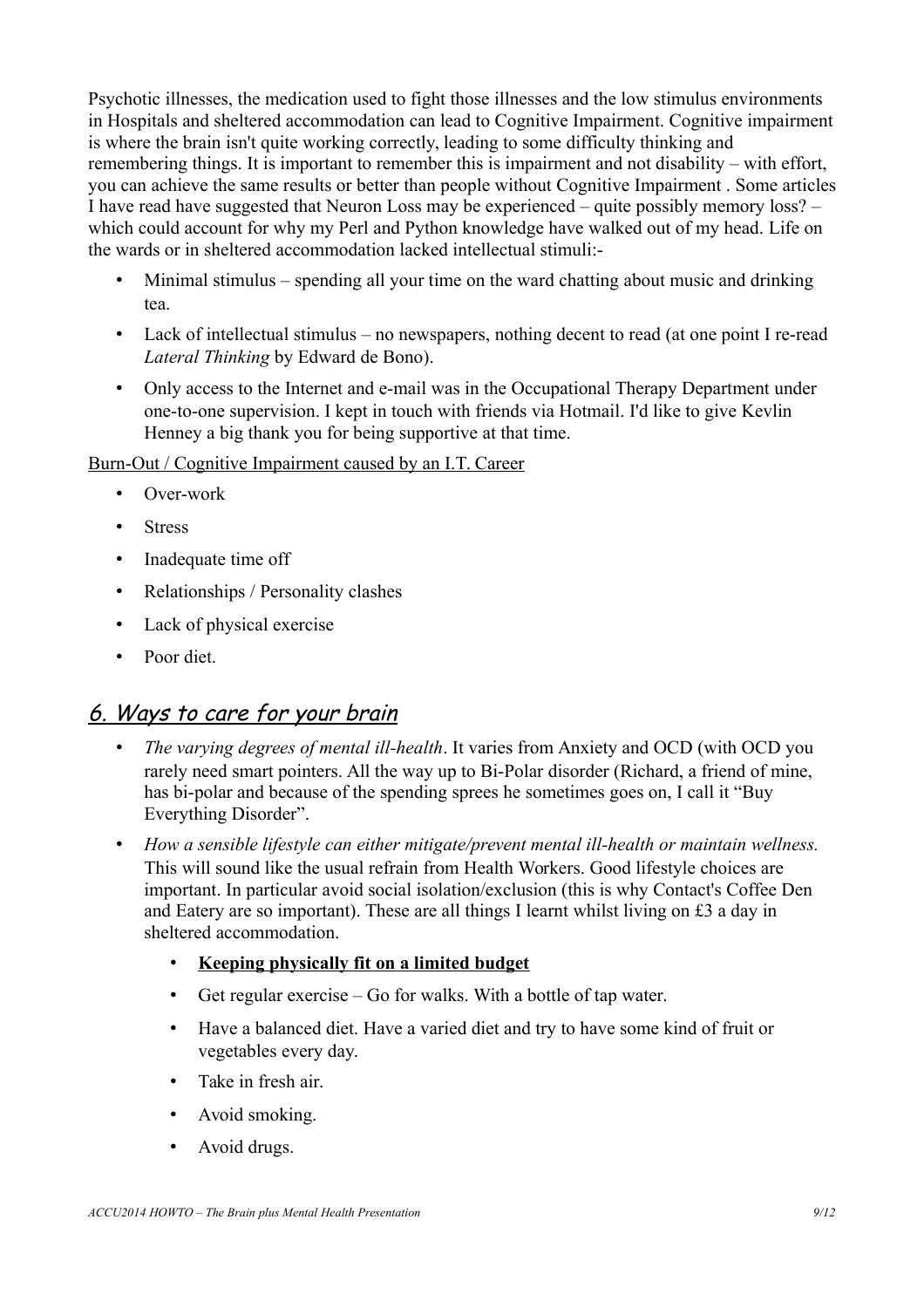- Drink in moderation (if at all).
- Avoid working too hard or excessive hours.
- Budgeting. Have tinned food because it takes a long time to go off. Have tinned fruit (in juice), tinned soups. Mix the averagely priced stuff with the usual stuff. Shop at a variety of shops.
- **Keeping your brain fit**
- Get enough sleep avoid burning the candle at both ends.
- Be a Jack of All Trades (and maybe a master of one). Varied activity keeps interest alive and the brain happy.
- If you can't handle complete books, read newspapers even one page is a start.
- Use your local library. They have a range of magazines that are like New Scientist which is very interesting but over the course of a month are very expensive. Read newspapers in the library to save money. Use the money saved to buy science or other books. Use library computers to access the Internet.
- Amazon UK is a very cheap way to buy books and its range is particularly helpful if you live in a rural area (e.g. Northumberland). Other good sources of books are charity bookshops. You can help charities by buying and donating books.
- TV or Radio programmes can be a useful distraction.
- Pick a topic or subject and study it in depth. The ACCU (www.accu.org), an organisation for programmers, runs study groups for particular tutorial books. If you have a particular interest, you may want to consider setting up a study group of your own. Local libraries are a good source of books and information.
- Read actively. Don't just passively read it. Think about it. Make notes. Use highlighter pens (e.g. yellow for important things, orange for important warnings).
- **Other degrees of fitness**
- Recognise life's stressors debt, redundancy, bereavement, relationship breakdowns, physical illness.
- Find time to relax.
- Maintain healthy relationships.
- Get help if you notice the warning signs in yourself or someone you know.
- How to get the most from your brain. Keep your brain active whilst treating it well. See the previous information about good lifestyle choices. Take breaks. Eat and sleep well. Vary your activities.
- How to improve your brain as well. In July 2010's Cvu magazine I wrote a short article about Competency, along with a scale to measure it. This is the scale I came up with:-

#### • **0 No knowledge**

• **1-3 Novice**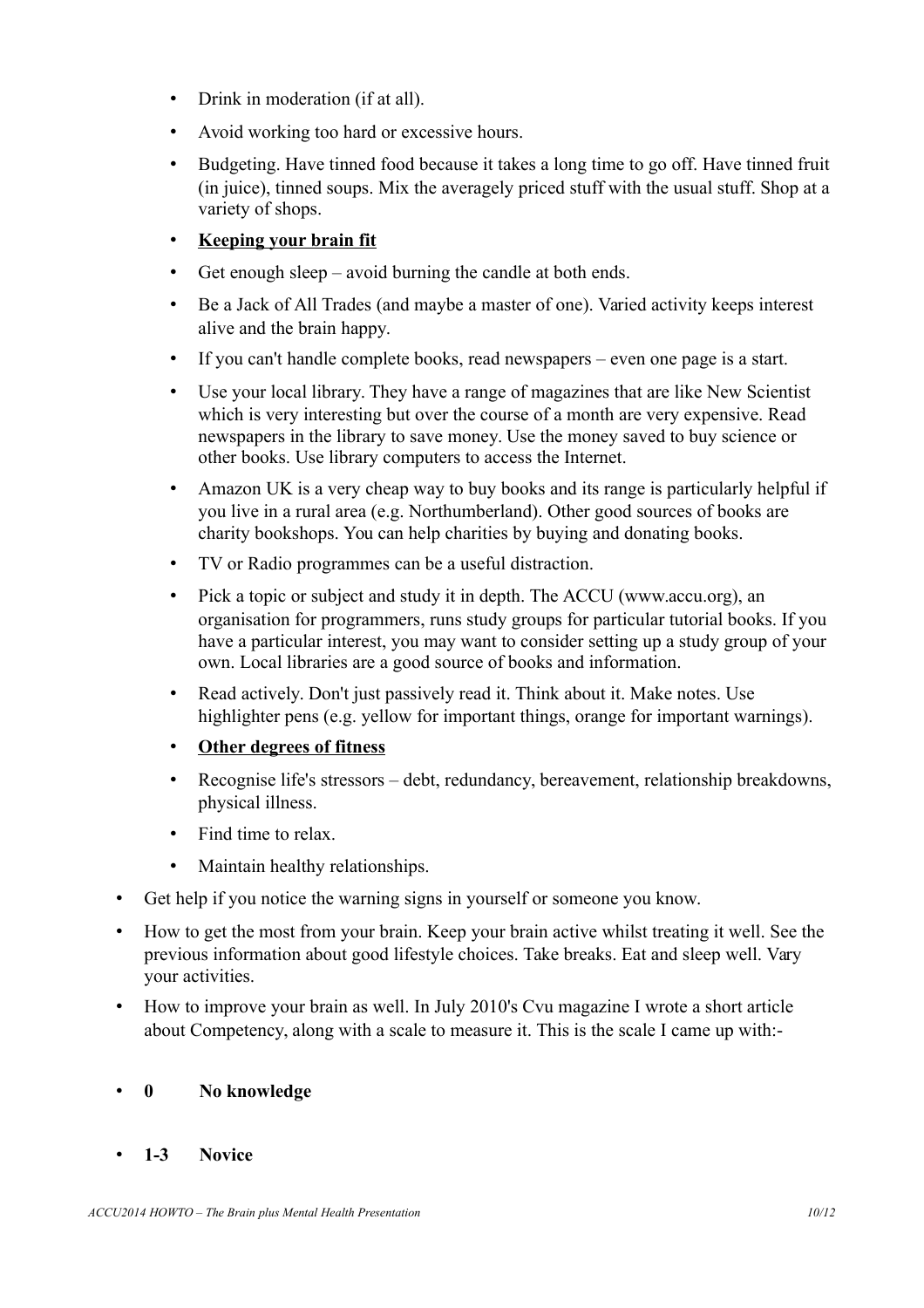- 1 Done a "Hello World" program from a magazine/web site article.
- 2 Novice/Tourist relies on "phrase books" (e.g. O'Reilly's books).
- 3 Novice less reliant on books

#### • **4-6 Practised**

- 4 Gaining confidence books / man pages used for reference.
- 5 Average knows the ins and outs of the language/topic.
- 6 Fluent above average, becoming an expert.

#### • **7-9 Expert.**

- 7 Expert.
- 8 Lead Programmer.
- 9 Mentor.
- **10 Guru.** (e.g Bjarne Stroustrup for C++).

### 7. Internet resources

- My scribblings website:- [sites.google.com/site/ianbruntlett/](https://sites.google.com/site/ianbruntlett/) which leads on to a mental health blog and a page about free software. This talk will be made available. Ask on accu-general to remind me :)
- Contact's Free Software page:- contactmorpeth.wikispaces.com/SoftwareToolkit
- Mind – [www.mind.org.uk](http://www.mind.org.uk/)
- Samaritans - [www.samaritans.org](http://www.samaritans.org/)

### 8. Further reading

- "How to read a book" by by Mortimer J. Adler & Charles Van Doren.
- "Lateral Thinking" by Edward de Bono. Sometimes reading this book and others about thinking might stimulate your mind.
- "Neurocomic" by Dr Farinella and Dr Ros for a light-hearted look at Neuroscience.

## 9. Acknowledgements

Zoe S. (NHS Staff Nurse), Mair T. (NHS Psychologist), Linda B (Social Worker), Lisa S. (NHS Psychiatric Nurse and Assertive Outreach Team leader), Contact Morpeth Mental Health Group, Community Assertive Outreach Team, friends and family. Margaret P. and Sally C.